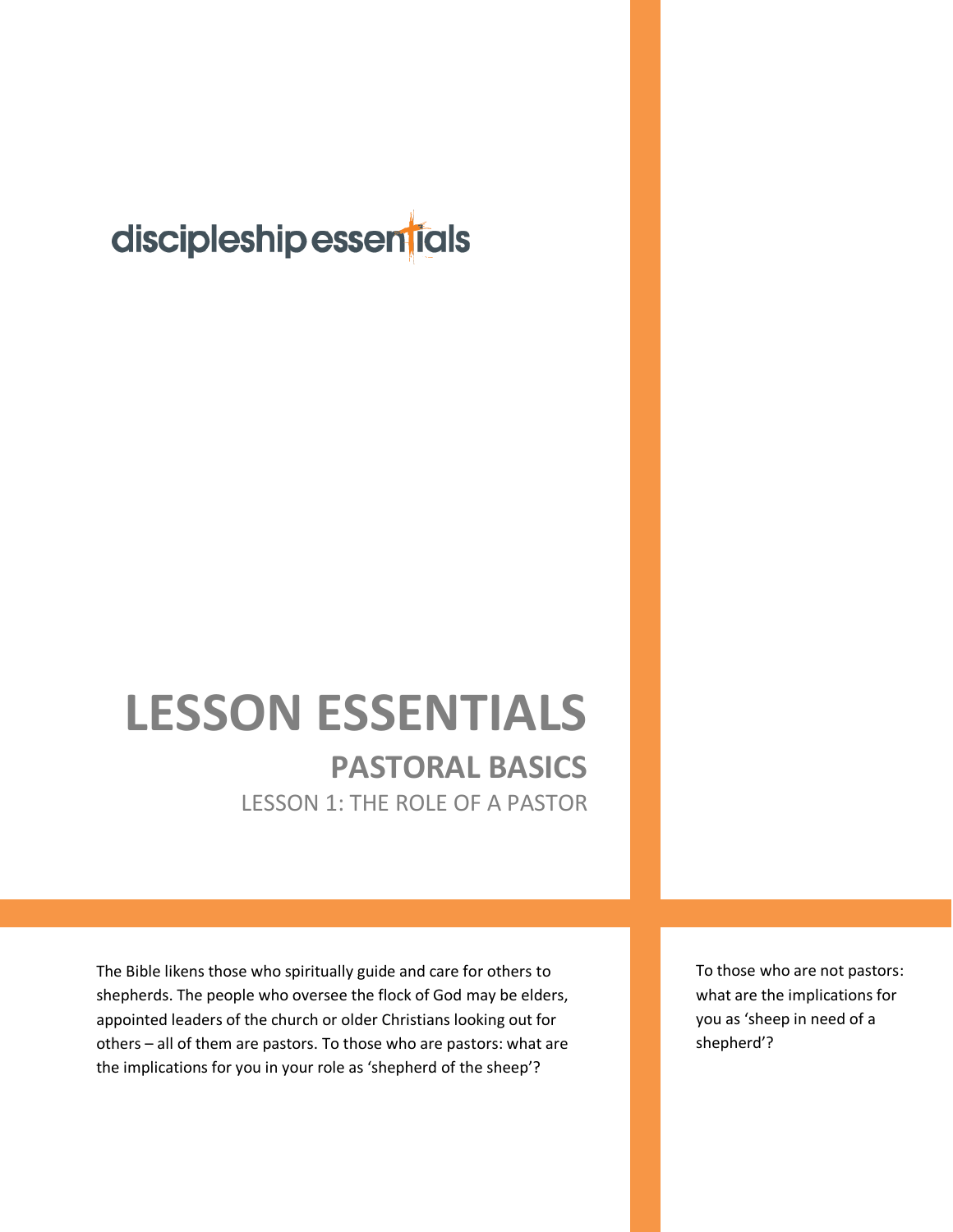A pastor is entrusted with the care and teaching of God's people. The Lord has given you the authority to speak the Word of God to your congregation, to encourage and to edify them, to love and support them, and to humbly correct and disciple them.

> The pastor is only a shepherd of the sheep, not the Creator of the sheep.

In the Bible, we are often given word pictures to help us understand how the Lord intends for us to live and how we ought to view the work that He gives us. To pastors, the Bible paints the picture of a shepherd of the sheep.

This is an interesting analogy. In our day, pastors are typically held in high esteem, and choosing to serve as a pastor is considered a position of honour. However, culturally speaking in Bible times, shepherds were a viewed as a lower status and a devalued group of people. For the Lord to compare pastors to shepherds ought to be a humbling state for the pastors to be in. But the analogy to being a lowly shepherd helps pastors to keep their pride in check, remembering the image that a shepherd conjures up in the mind.

At the same time, being a pastor is a high calling indeed. This is a calling with great responsibility (see James 3:1 for some insight into the gravity of the calling). Serving the Lord is always an honour, and godly pastoring should be honoured by the congregation. Still, pastoring needs to be considered in light of the humility required to be compared to a lowly shepherd.

This word picture has something to teach the congregation as well. The congregation needs the picture of a shepherd and his sheep so that they rightly honour the pastor. There can be an idolatry of pastors in certain members of the church. When a pastor does his job well, members can sometimes forget that the teaching and compassion they receive from the pastor is truly an equipping from the Lord. Whatever good the pastor does is from the Spirit of the Lord at work within the pastor. After all, the pastor is only a shepherd of the sheep, not the Creator of the sheep.

Meanwhile, there may be some members of the congregation who feel they do not need a pastor. They may see the options online of available audio and video sermons, and they may feel confident in their own ability to understand the scriptures and so they may look down upon the idea of needing a pastor. Perhaps they feel like they are doing the Christian life fairly well and do not need a pastor to keep them in check or to speak into their lives. These people need to look at the Biblical analogy too and realize that if pastors are compared to shepherds, then the congregation is being compared to sheep: an animal that is not known for its intellectual prowess! The fact that the Lord calls His people sheep in need of a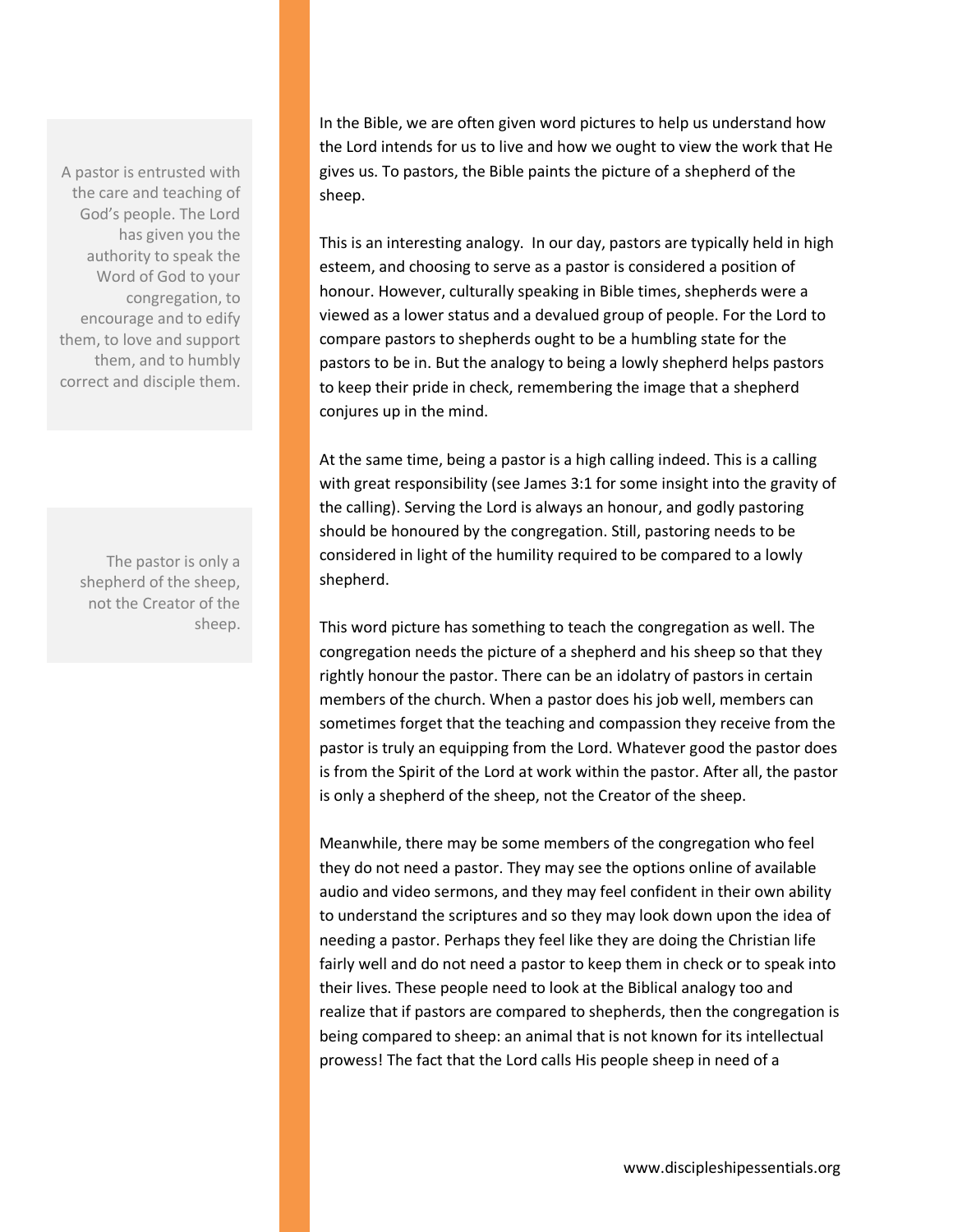shepherd should keep members of the congregation humble so that they do not think that they are above the authority of their local pastor.

If you are a pastor, you will in time – trusting in God – learn to do your job well. Learning how to study the Bible, how to preach, how to counsel: all of these skills are incredibly important to handling the job well. But the primary focus needs to be on how to consider your calling. You must find that balance between confidently walking in authority over your congregation, but not trying to supplant the authority of God over them and willingly becoming an idol in their lives. Being the shepherd of your people is a great responsibility and honour, but the mental image of a literal shepherd of the sheep should help you remember that it is also a humble position.

If you have a pastor, you will need to find that balance of learning how to honour your pastor, and how to submit to his authority without elevating him above God as the true spiritual authority over your life. A godly pastor is a good gift from the Lord for whom you should be thankful! But do be sure to keep your gratitude for your pastor in the realm of thanksgiving, not idolatry. And while you may have opinions about how the shepherd is doing his job – whether you think he is succeeding or failing – remember: God calls you are a sheep in needs of a shepherd! The Lord has put the pastor in that position over you for this season, and how the Lord intends to use him in your life is more important than your opinion of how he is doing, or what you need.

The Church needs godly pastors. The Lord has chosen to use pastors to care for His people. It is a position of great honour! And yet, as the Bible teaches, the Lord uses the lowly and the weak to do great things in His kingdom. Therefore, pastors, as you consider your role, hold that tension of great honour and great humility, always seeking to put Christ at the centre of your ministry.

If you have a pastor, you will need to find that balance of learning how to honour your pastor, and how to submit to his authority without elevating him above God as the true spiritual authority over your life.

The Church needs godly pastors. The Lord has chosen to use pastors to care for His people. It is a position of great honour!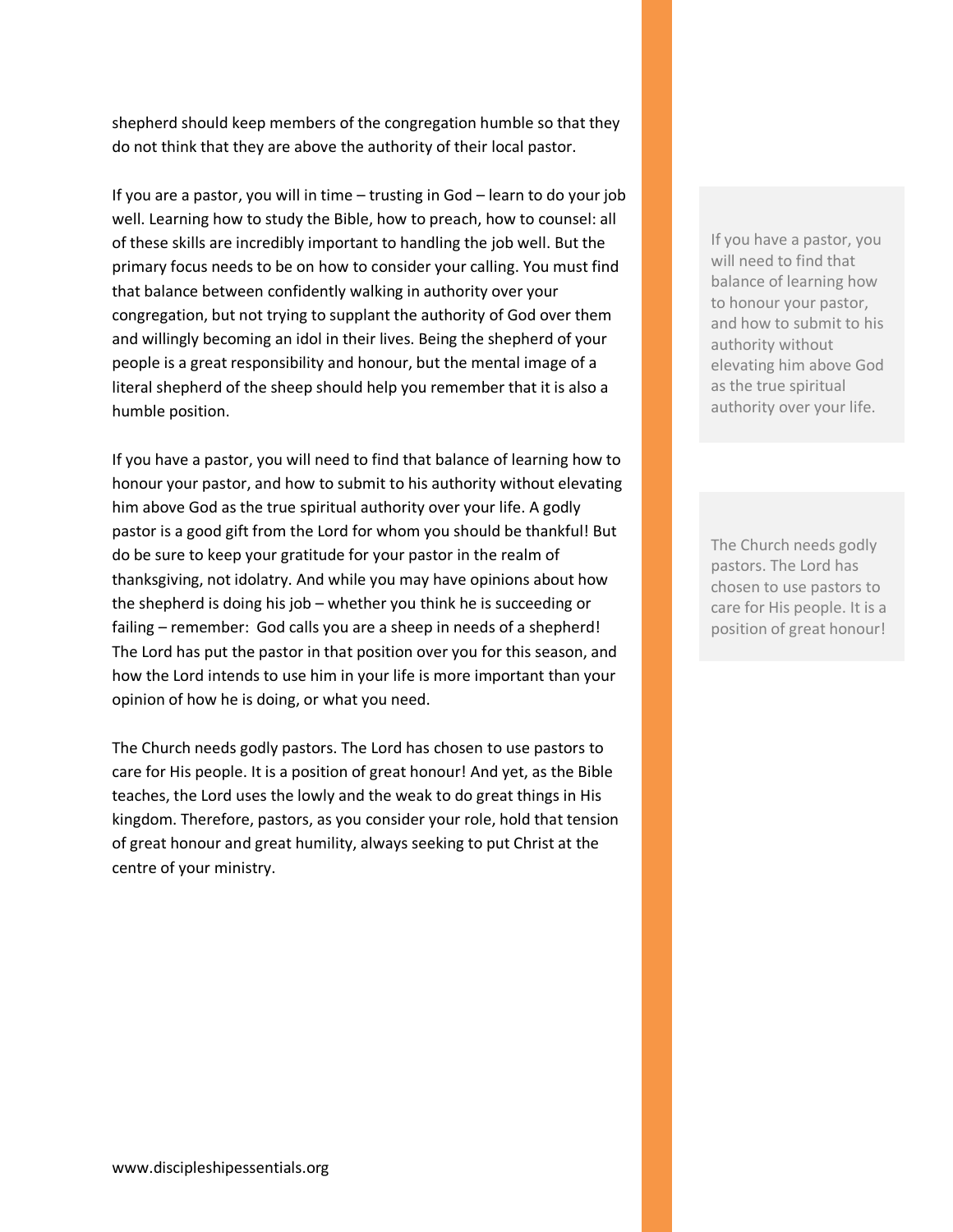## IN REVIEW

- Pastors are likened to shepherds: a job that has great responsibility and necessity, but also great humility.
- Congregations are likened to sheep: a gathering that receives great care and attention and love, but also should view their great need as great humility.
- As always, the role of serving as a pastor will only be successful if Christ is the focus and the goal of the ministry.